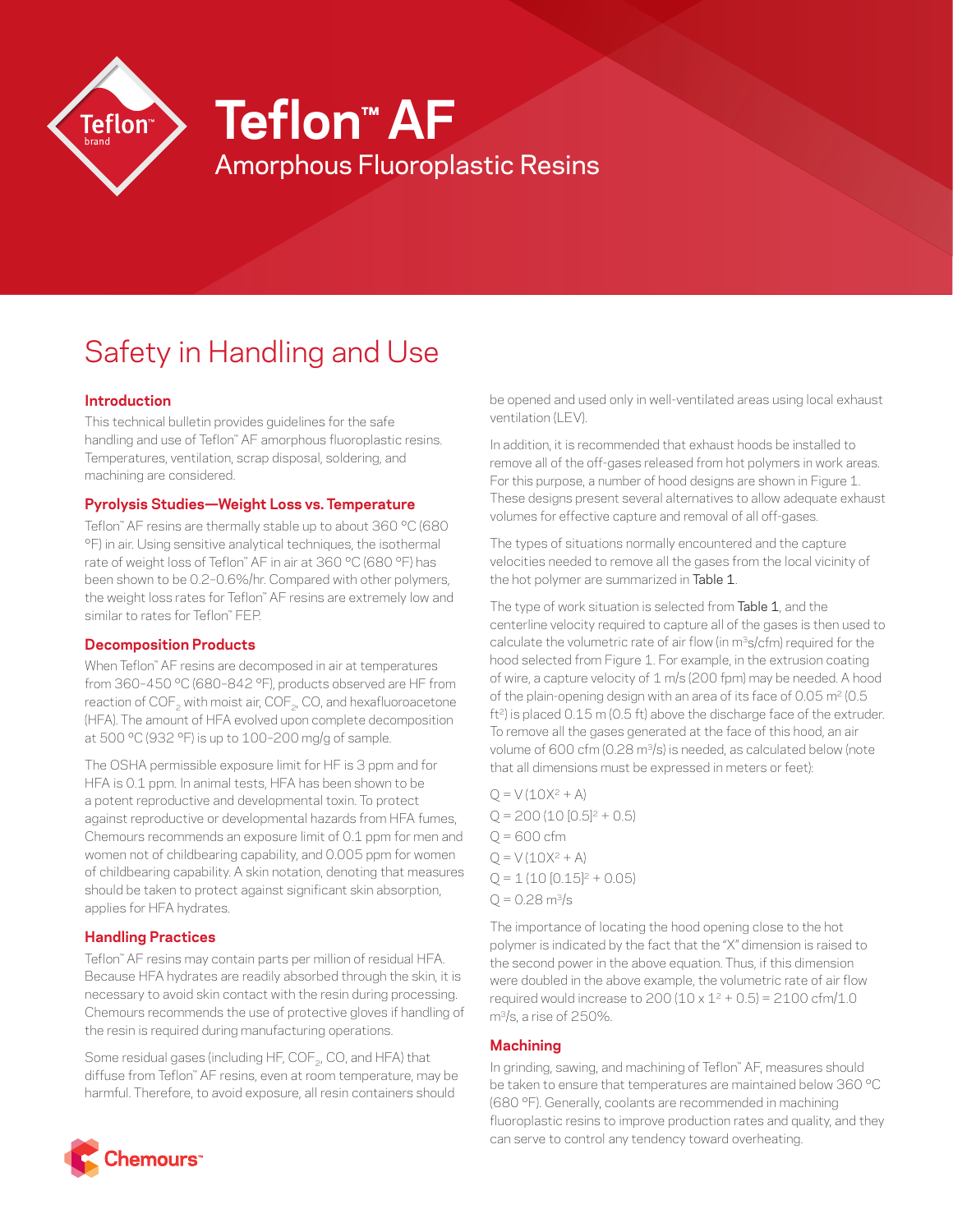#### **Respirable Dust**

In any manufacturing or handling operation where dust from Teflon™ AF may be created, the concentration of airborne dust should not be permitted to exceed the OSHA permissible exposure limits of 5 mg/m3 respirable dust or 15 mg/m3 total dust.

It is strongly recommended that tobacco not be used or carried in open packs around machining operations or where resin dust may be encountered, because smoking tobacco contaminated with fluoroplastic dust will result in inhalation of toxic thermal decomposition products.

#### **Soldering and Melt Stripping**

The combined effects of temperature, quantity of resin, exposure time, and ventilation conditions during soldering and melt stripping are unlikely to produce conditions of toxicological significance. Any special practices that may be warranted will follow the rules applicable to any soldering work. For example, prolonged soldering in confined spaces where natural air circulation is restricted will require mechanical ventilation. The same is true for shop areas where a number of workers are engaged in soldering or melt stripping operations. Normal ventilation provided for worker comfort usually provides adequate safety for these operations. As an added measure during melt stripping and soldering, many shops use an exhaust duct at each work station.

#### **Scrap Disposal**

Disposal of scrap Teflon™ AF presents no special problem to the user. It is best to dispose of such scrap in a landfill dump without burning.

Small amounts of scrap, up to approximately 5 kg (10 lb) at a time, are often incinerated along with general plant refuse. The incinerator should have sufficient draft to exhaust all combustion products to the stack. Normal care should be taken to avoid breathing smoke and fumes from any fire. In addition, because many polymers produce acids in their combustion products (in the presence of moisture, decomposition products of fluoroplastics contain HF), the stack should be high enough to dilute the acid content of the exhaust gases to an acceptable level. HF causes strong eye and nose irritation before approaching systemically toxic levels. It is also capable of etching glass. In addition, vegetation is particularly sensitive to HF. Where desirable vegetation is present, do not burn scrap fluoroplastics in an open dump during periods of heavy humidity, fog, or smog.

In the reclamation of metals by melting of scrap, it is advisable first to remove any nonmetallic components in order to avoid generating more organic vapors than necessary. The furnace should have sufficient draft to exhaust all gases to the stack.



## **Figure 1. Hood Design Data**

Wherever possible, flanges should be provided to eliminate air flow from ineffective zones where no contaminant exists. Increasing the hood effectiveness in this manner will usually reduce air requirements by 25%. For most applications, the<br>flange width can be equal to the hood diameter or side; but, need not exceed 15 cm (6 in).

\*\*Nomenclature

V = Centerline velocity at X distance from face of hood, m/s (fpm) (use recommended capture velocities from Table 1)

- $X =$  Distance from source to face of hood, m (ft)
- $Q = Air volume, m<sup>3</sup>/s (cfm)$

 $A = Area$  at face of hood,  $m<sup>2</sup>$  (sq ft)

- P = Perimeter of work, lin m (lin ft)
- D = Height above the work, m (ft)
- $H = Hei$ ght of hood, m (ft)
- W = Width of hood, m (ft)